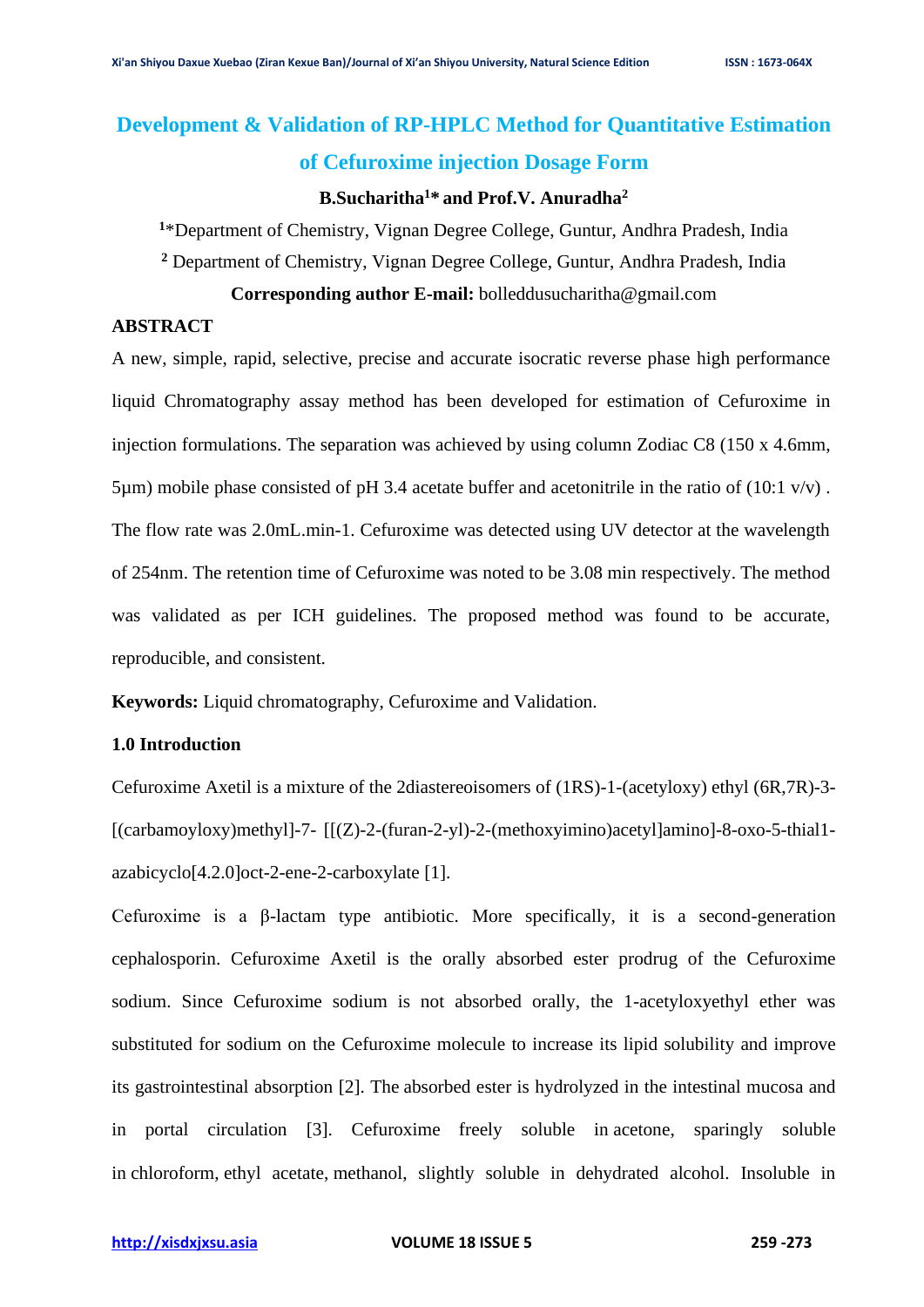ether, [water.](https://pubchem.ncbi.nlm.nih.gov/compound/water) Literature survey reveals that few analytical methods have been reported for the estimation of Cefuroxime in pharmaceutical dosage form including UV-Vis spectroscopy [3-5], high performance thin layer chromatography HPTLC [6-8] and HPLC [9-18]. The method was developed and validated as per ICH [19–21] and USP [22] guideline.



**Figure.1.1 Structure of Cefuroxime**

**2.0 Experimental**

*Chemicals and reagents:* Analytical-grade ammonium acetate, glacial acetic acid and orcinol was from Merck chemicals Mumbai, India. Acetonitrile and water, both HPLC-grades, were from Merck chemicals. Mumbai, India. Millex syringe filters (0.45 μm) were from Millex-HN, Millipore Mumbai, India.

*Instrumentation:* Agilent HPLC model:1260 with DAD, Bandelin ultrasonic bath, pH Meter (Thermo Orion Model), Analytical Balance (Metller Toledo Model) were used.

# *Preparation of pH 3.4 Acetate buffer:*

Transferred 50 mL of 0.1 M ammonium acetate to a 1000 mL volumetric flask and dilute to volume with 0.1 N Acetic acid, adjusted the pH to 3.4.and mixed well.

#### *Preparation of Mobile Phase:*

Prepared a mixture of pH 3.4 Acetate buffer and Acetonitrile in the ratio of volumes 10:1. Filtered through a 0.45 µm membrane and degas.

*Diluent preparation:* Use Milli-Q water.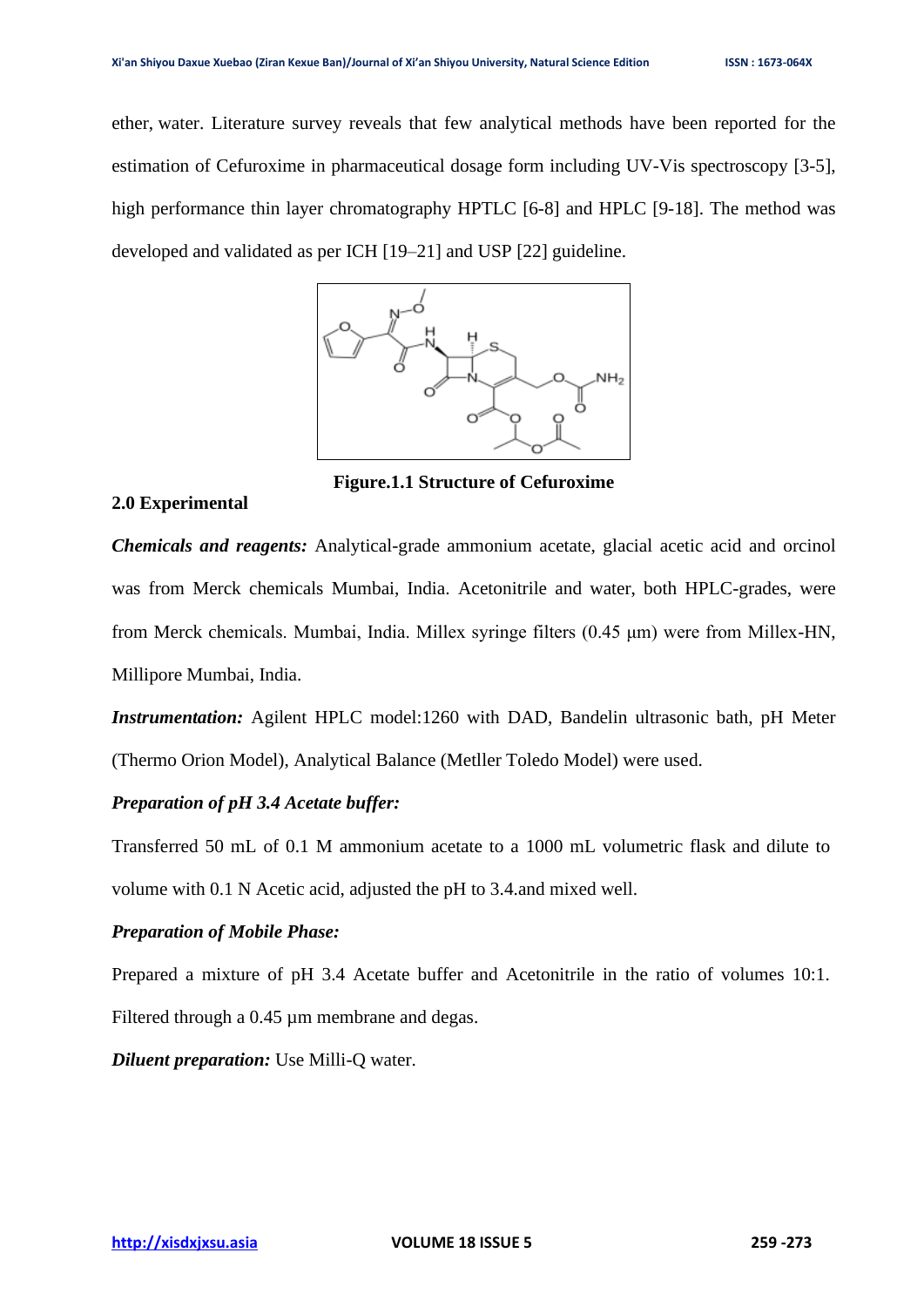#### *Preparation of standard solution:*

Weighed and transferred 25 mg of Cefuroxime Sodium RS into 25 mL volumetric flask and diluted to volume with water. Immediately transferred 5.0 mL of the resulting solution to a 100 mL volumetric flask, added 20.0 mL of internal standard solution, diluted to volume with water, and mixed well.

## *Preparation of Internal standard solution:*

Weighed and transferred 75 mg of Orcinol into 50 mL volumetric flask and diluted to volume with water.

## *750 mg/vial Sample preparation:*

Reconstituted 1 vial with 10 mL of water and rinsed the vial thoroughly with water and transferred the contents into 200 mL volumetric flask. Repeat the procedure 2-3 times and added the rinsing to the volumetric flask, diluted the solution up to the mark with water and mixed well. Transferred 5 mL of this solution to 20 ml volumetric flask and diluted to the volume with water. Further transferred 5 ml of the above solution to 100 ml volumetric flask containing 20 ml of internal standard solution, diluted with water to volume and mixed well.

#### *1500 mg/vial Sample preparation:*

Reconstituted 1 vial with 10 mL of water and rinsed the vial thoroughly with water and transferred the contents into 200 mL volumetric flask. Repeated the procedure 2-3 times and added the rinsing to the volumetric flask, diluted the solution up to the mark with water and mix well. Transferred 2.5 mL of this solution to 20 ml volumetric flask and dilute to the volume with water. Further transferred 5 ml of the above solution to 100 ml volumetric flask containing 20 ml of internal standard solution, diluted with water to volume and mixed well.

# *Placebo solution:*

Reconstituted 1 placebo vial with 10 mL of water and rinsed the vial thoroughly with water and transferred the contents into 200 mL volumetric flask. Repeated the procedure 2-3 times and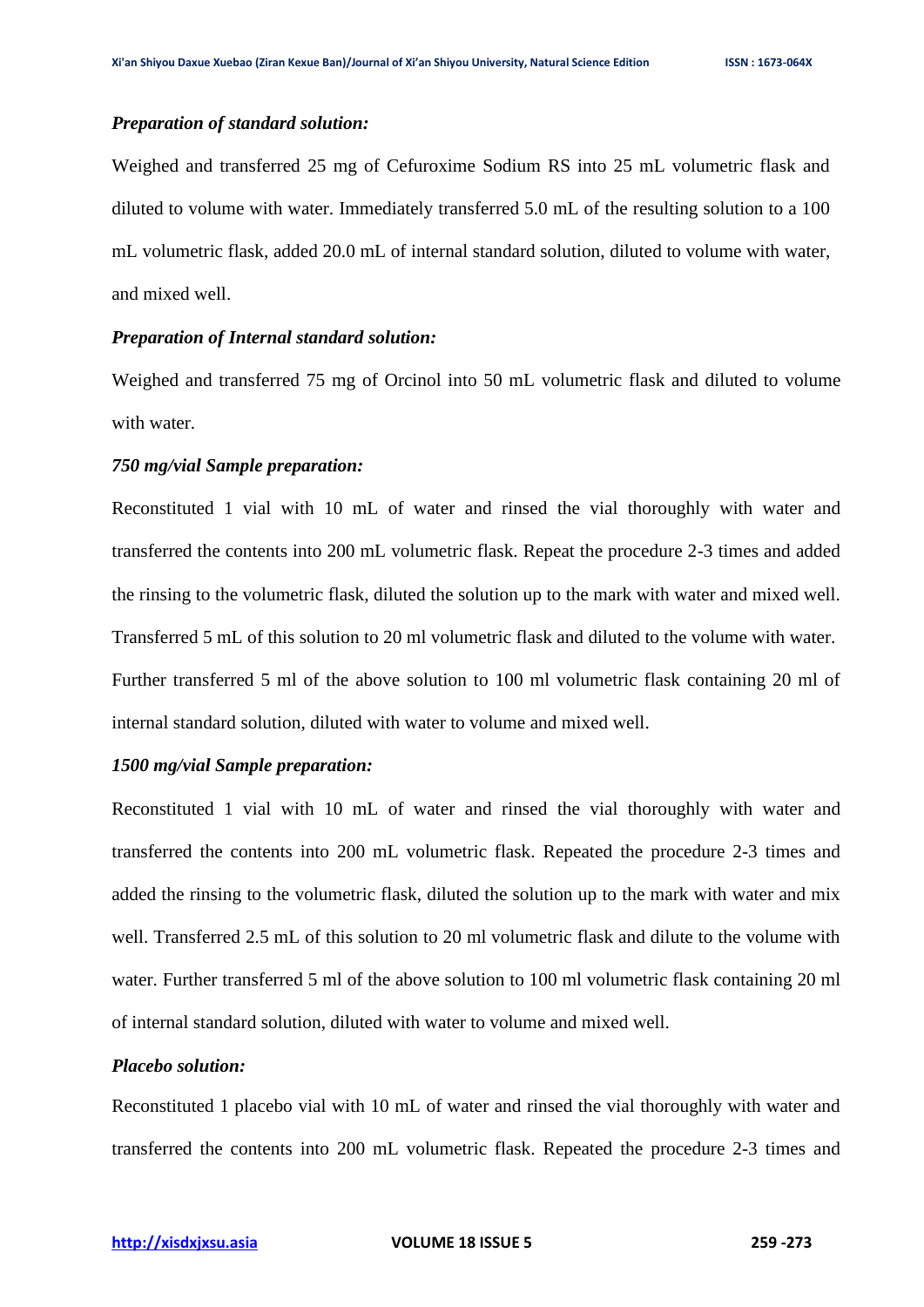added the rinsing to the volumetric flask, diluted the solution up to the mark with water and mix well. Transferred 2.5 mL of this solution to 20 ml volumetric flask and diluted to the volume with water. Further transferred 5 ml of the above solution to 100 ml volumetric flask diluted with water to volume and mixed well.

*Chromatographic conditions:* Chromatographic analysis was performed on Zodiac C8 (150 x 4.6mm, 5µm) mobile phase consisted of pH 3.4 acetate buffer and acetonitrile in the ratio of (10:1 v/v). The flow rate was 2.0mL.min-1. The flow rate was 1.0mL/min, column oven temperature 25°C, the injection volume was 10μL*,* and detection was performed at 254 nm using a photodiode array detector (PDA).

#### **3.0 Results & Discussion**

**Method development:** Spectroscopic analysis of compound Cefuroxime showed that maximum UV absorbance (λmax) at 254 nm respectively. To develop a suitable and robust LC method for the determination of Cefuroxime, different mobile phases were employed to achieve the best separation and resolution. The method development was started with Inertsil ODS-3V, 150x4.6mm, 5µm with the following different mobile phase compositions like that 0.1% orthophosphoric acid buffer and acetonitrile in the ratio of  $85:15 \frac{\nu}{\nu}$ . It was observed that when Cefuroxime was injected, higher retention time, Peak Tailing, not satisfactory. For next trial the mobile phase consisted of pH 3.4 acetate buffer and acetonitrile in the ratio of 10:1 v/v respectively, flow rate 2.0 mL/min. UV detection as performed at 254nm. The retention time of Cefuroxime is 3.05 minutes and the peak shape was good. The chromatogram of Cefuroxime standard using the proposed method is shown in **Figure: 1.2** system suitability results of the method are presented in **Table:1.2.**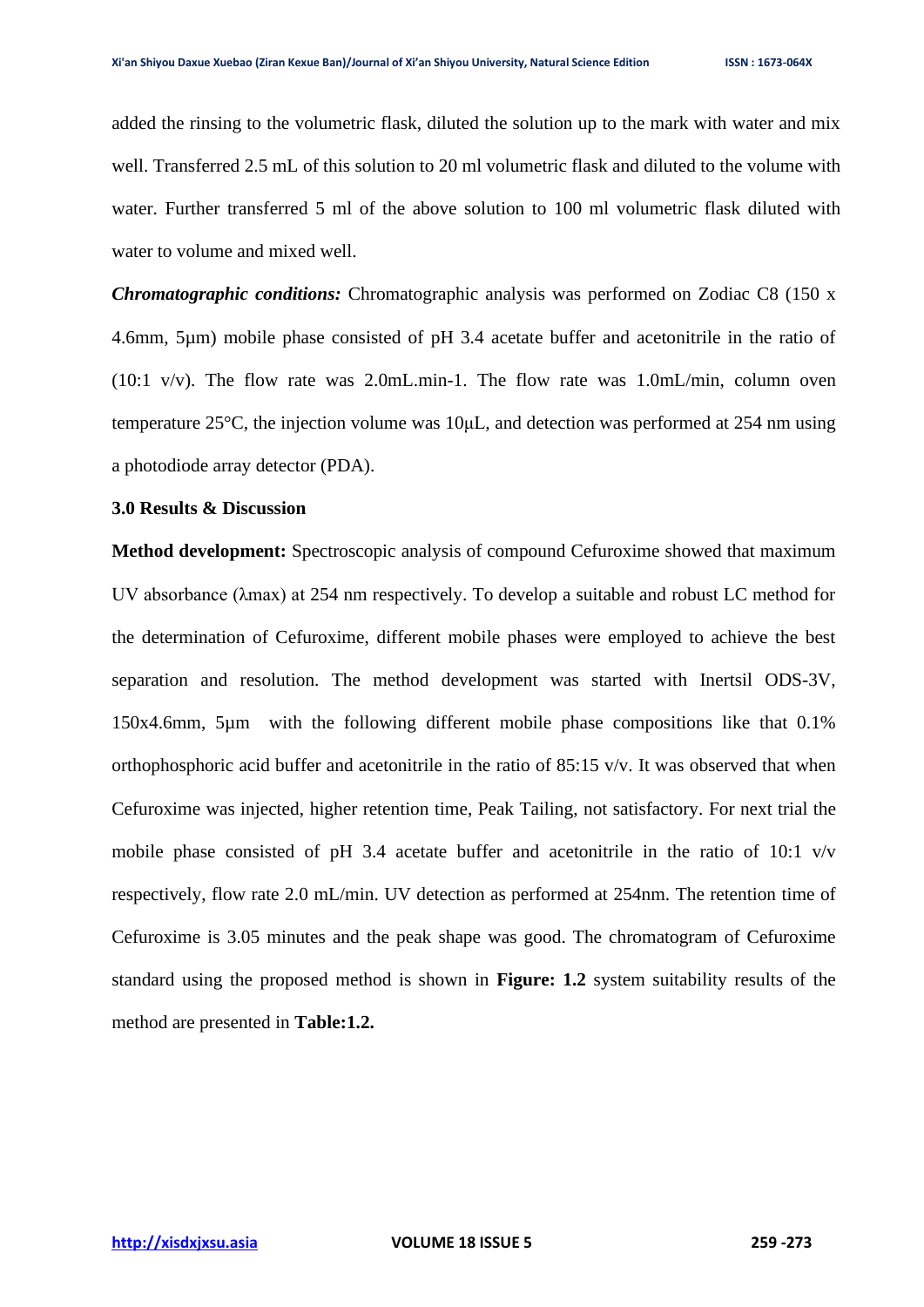

**Figure 1.2: Chromatogram showing the peak of Cefuroxime**

#### **4.0 Method validation:**

The developed RP-HPLC method extensively validated for assay of Cefuroxime using the following parameters.

### **4.1** *Specificity & System suitability:*

*Blank and Placebo interference:* A study to establish the interference of blank and placebo were conducted. Diluent and placebo was injected into the chromatograph in the defined above chromatographic conditions and the blank and placebo chromatograms were recorded. Chromatogram of blank solution **Figure:1.3** showed no peak at the retention time of Cefuroxime peak. This indicates that the diluent solution used in sample preparation do not interfere in estimation of Cefuroxime in Cefuroxime injection. Similarly chromatogram of placebo solution **Figure: 1.4** showed no peaks at the retention time of Cefuroxime peak. This indicates that the placebo used in sample preparation do not interfere in estimation of Cefuroxime in Cefuroxime injection.



**Figure: 1.3 Chromatogram showing the no interference of diluent for Cefuroxime.**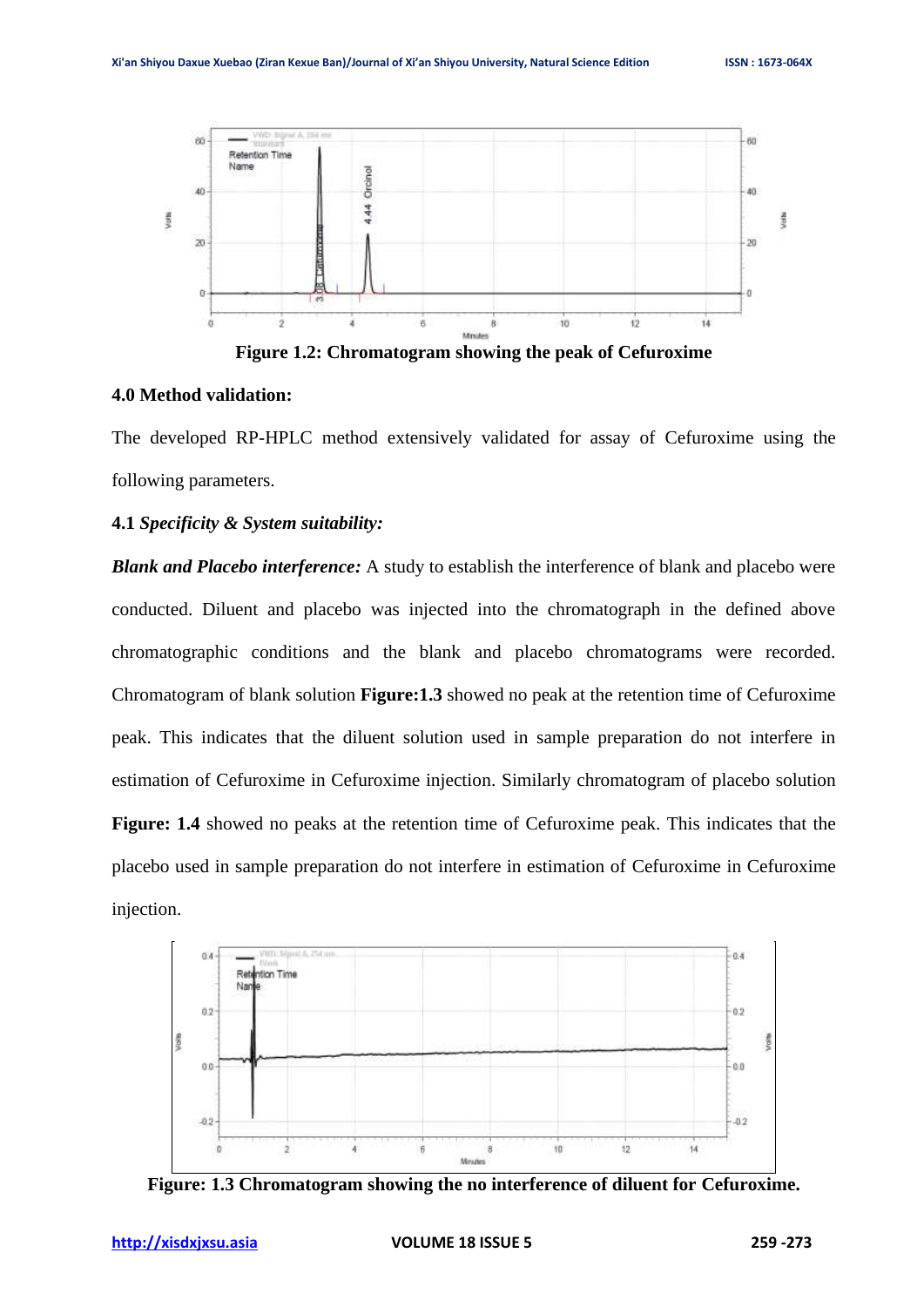

**Figure: 1.4 Chromatogram showing the no interference of placebo for Cefuroxime.**

| S.No | <b>Name</b>       | <b>Retention Time (min)</b> |
|------|-------------------|-----------------------------|
|      | <b>Blank</b>      | ND                          |
|      | Placebo solution  | ND                          |
|      | Standard solution | 3.10                        |
|      | Sample solution   | 3.00                        |

**Table 1.1: Specificity results for Cefuroxime**

❖ The chromatogram of blank and placebo are not showing any peak at the retention time of Cefuroxime.

| No.of      | <b>Tailing</b> | <b>Theoretical</b> | Area of           | Area of        | <b>Ratio</b> |
|------------|----------------|--------------------|-------------------|----------------|--------------|
| injections | factor         | plates             | <b>Cefuroxime</b> | <b>Orcinol</b> |              |
| $Inj-1$    | 1.1            | 4202               | 6956680           | 2866150        | 2.427        |
| $Inj-2$    | 1.1            | 4194               | 6950549           | 2867425        | 2.424        |
| $Inj-3$    | 1.1            | 4187               | 6947449           | 2868110        | 2.422        |
| $Inj-4$    | 1.1            | 4182               | 6943535           | 2866312        | 2.422        |
| Inj- $5$   | 1.1            | 4175               | 6929334           | 2867075        | 2.417        |
| Inj- $6$   | 1.1            | 4180               | 6922998           | 2868520        | 2.413        |
|            |                |                    | Average           |                | 2.421        |
|            |                |                    | <b>SD</b>         |                | 0.0050       |
|            |                |                    | $%$ RSD           |                | 0.21         |

**Table 1.2: System suitability parameters for Cefuroxime**

**4.2** *Method precision:* The precision of test method was evaluated by doing assay for six samples of Cefuroxime injection as per test method. The content in mg and % label claim for Cefuroxime for each of the test preparation was calculated. The average content of the six preparations and %RSD for the six observations were calculated. The chromatogram was shown in **Figure: 1.5** and data were shown in **Table: 1.3.**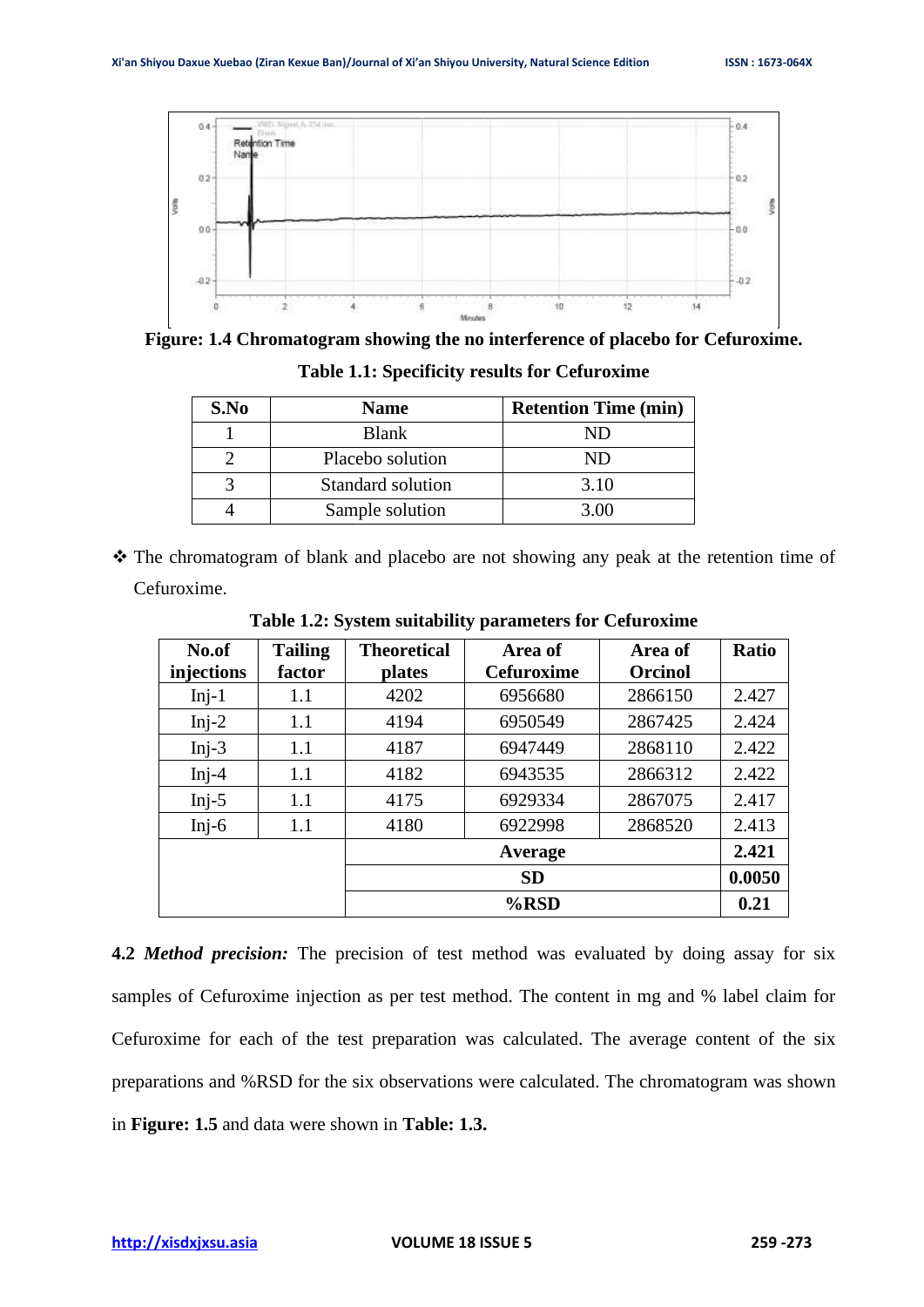

**Figure: 1.5 Method precision sample chromatogram Table: 1.3 Method precision data for Cefuroxime**

| No. of injections | <b>Assay Cefuroxime</b> |
|-------------------|-------------------------|
|                   | 100.49                  |
| 2                 | 100.24                  |
| 3                 | 100.31                  |
|                   | 100.23                  |
| 5                 | 100.20                  |
| 6                 | 100.98                  |
| Average           | 100.41                  |
| %RSD              | 0.30                    |

## **4.3** *Intermediate Precision :*

The intermediate precision of test method was demonstrated by carrying out method precision study in six samples, representing a single batch by two different analysts on two different days, different column, different HPLC system and by different analyst. These samples were prepared as per the test method. The % assay was calculated for each of these samples. The precision of the method was evaluated by computing the % Relative standard deviation of % assay of Cefuroxime. The chromatogram was shown in **Figure: 1.6** and data were shown in **Table: 1.4.**



**Figure: 1.6 Intermediate precision sample chromatogram**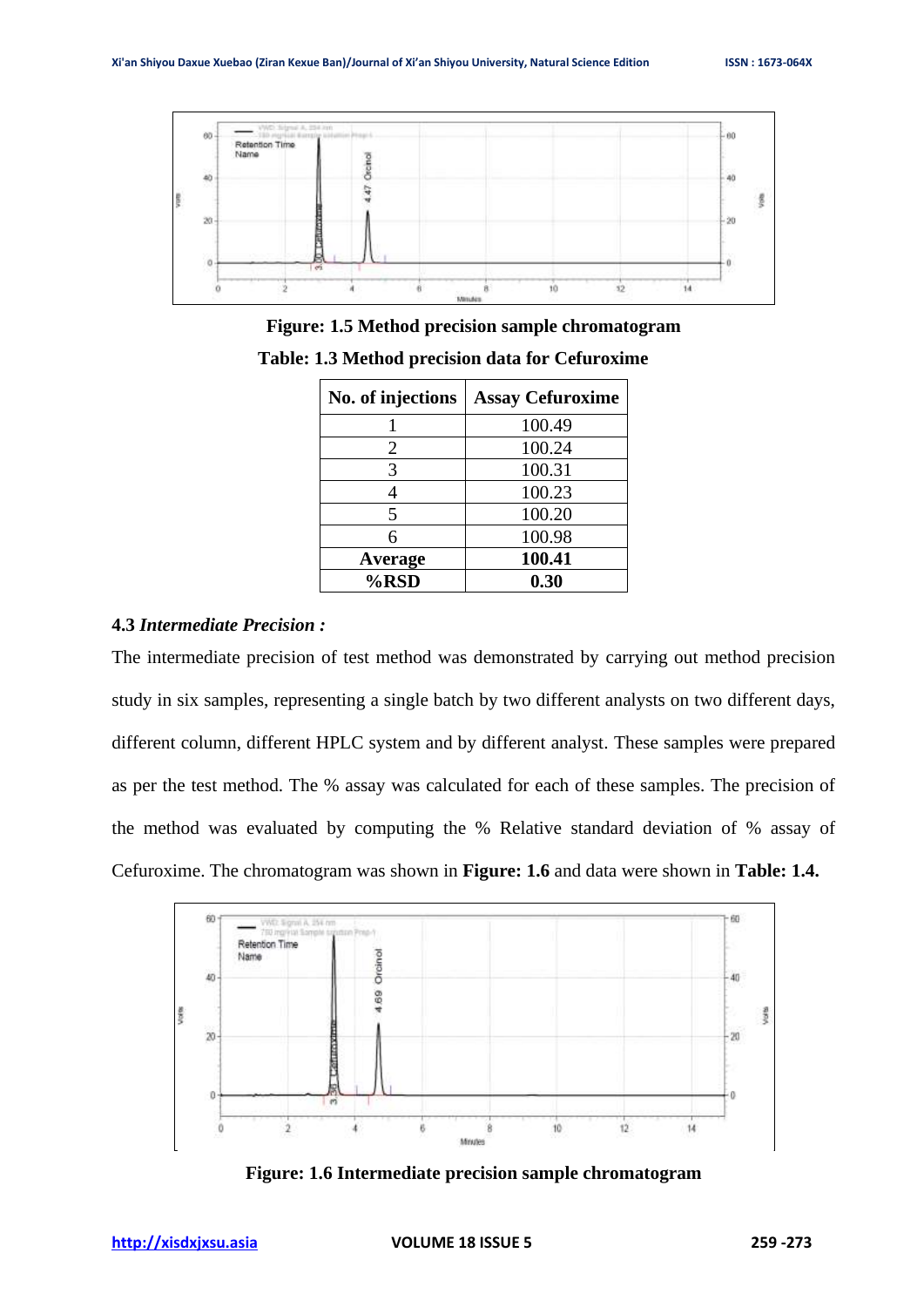| S.No.   | <b>Assay of Cefuroxime</b> |
|---------|----------------------------|
|         | 100.73                     |
| 2       | 100.59                     |
| 3       | 100.47                     |
| 4       | 100.31                     |
| 5       | 100.21                     |
| 6       | 100.05                     |
| Average | 100.39                     |
| %RSD    | 0.25                       |

#### **Table: 1.4 Intermediate precision data for Cefuroxime**

- ❖ Overall and individual % of Assay are complies as per test method specification.
- $\cdot \cdot$  The relative standard deviation of six assay preparations is 0.26.
- ❖ The overall relative standard deviation of six assay preparations of precision study and six assay preparations of intermediate precision study is 0.43.

#### **4.4** *Linearity of detector response:*

The standard curve was obtained in the concentration range of 26-156 ppm for Cefuroxime. The linearity of this method was evaluated by linear regression analysis. Slope, intercept and correlation coefficient [r] of standard curve were calculated and given in **Figure: 1.7** to demonstrate the linearity of the proposed method. From the data obtained which given in **Table: 1.5** the method was found to be linear within the proposed range.

| %Level                  | <b>Concentration</b> (ppm) | Area    |
|-------------------------|----------------------------|---------|
| 50                      | 0.026                      | 1.123   |
| 75                      | 0.039                      | 1.669   |
| 100                     | 0.052                      | 2.256   |
| 125                     | 0.065                      | 2.729   |
| 150                     | 0.078                      | 3.321   |
| 300                     | 0.156                      | 6.549   |
| correlation coefficient |                            | 0.9999  |
| <b>Slope</b>            |                            | 41.6829 |
| <b>Intercept</b>        |                            | 0.0511  |
| $\%$ Y-intercept        |                            | 0.001   |

**Table: 1.5 Linearity studies for Cefuroxime by proposed method**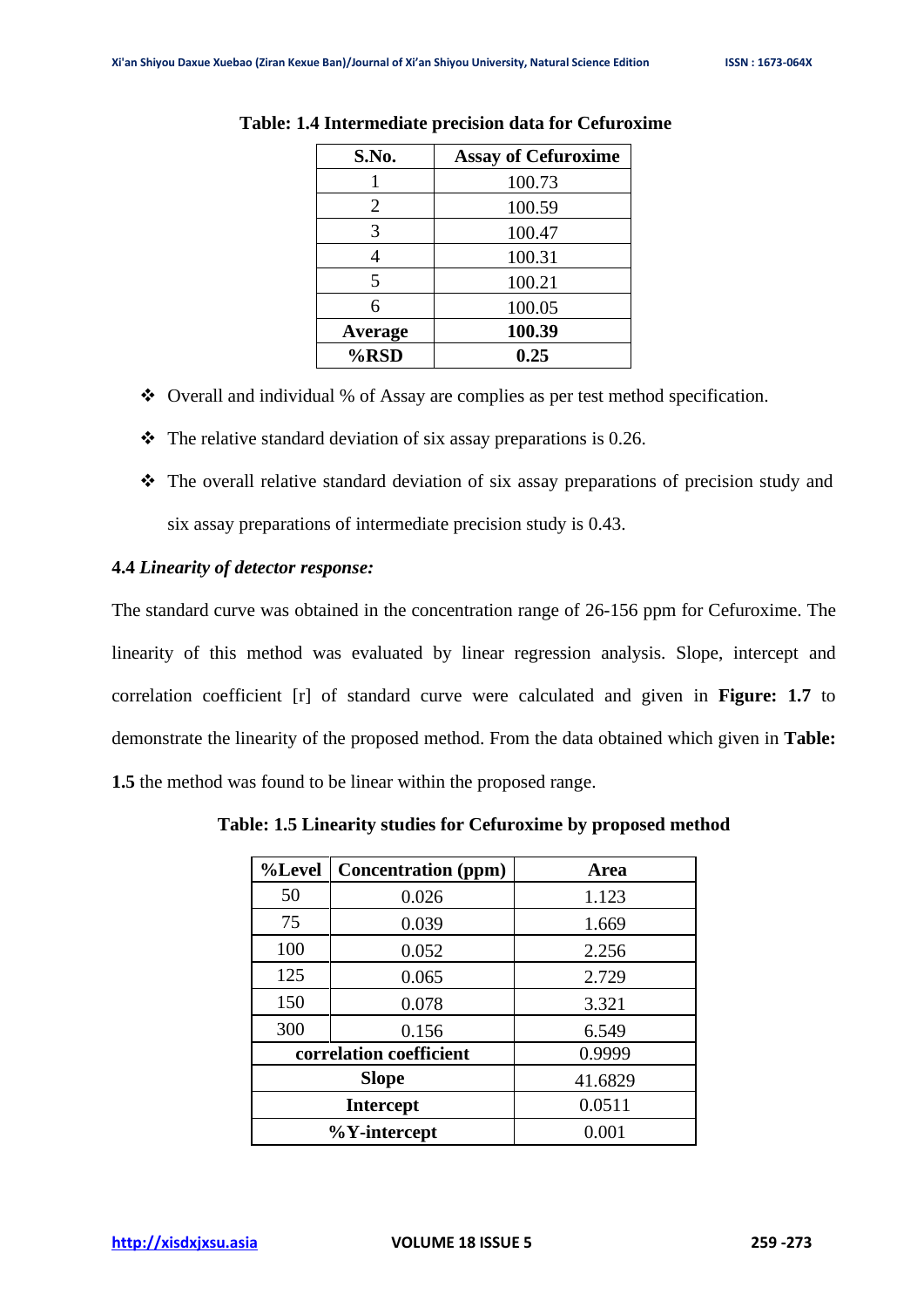

**Figure: 1.7 Calibration curve for Cefuroxime**

#### **4.4** *Accuracy:*

The accuracy of the test method was demonstrated by preparing recovery samples of Cefuroxime at 50%, 100%, 150% and 300% of the target concentration level. The recovery samples were prepared in triplicate for each concentration level except 50% and 300 % (50%) and 300% are six preparations). The above samples were chromatographed and the percentage recovery of each sample was calculated for the amount added. Evaluated the precision of the recovery at each level by computing the Relative Standard Deviation of six preparations for 50% and 300% level recovery samples results. The percentage recoveries with found in the range of 100.7 to 101.8 for Cefuroxime. The chromatogram was shown in **Figure: 1.8 to 2.1** the data obtained which given in **Table: 1.6** the method was found to be accurate.



**Figure: 1.8 Accuracy (Spike level 50%) chromatogram**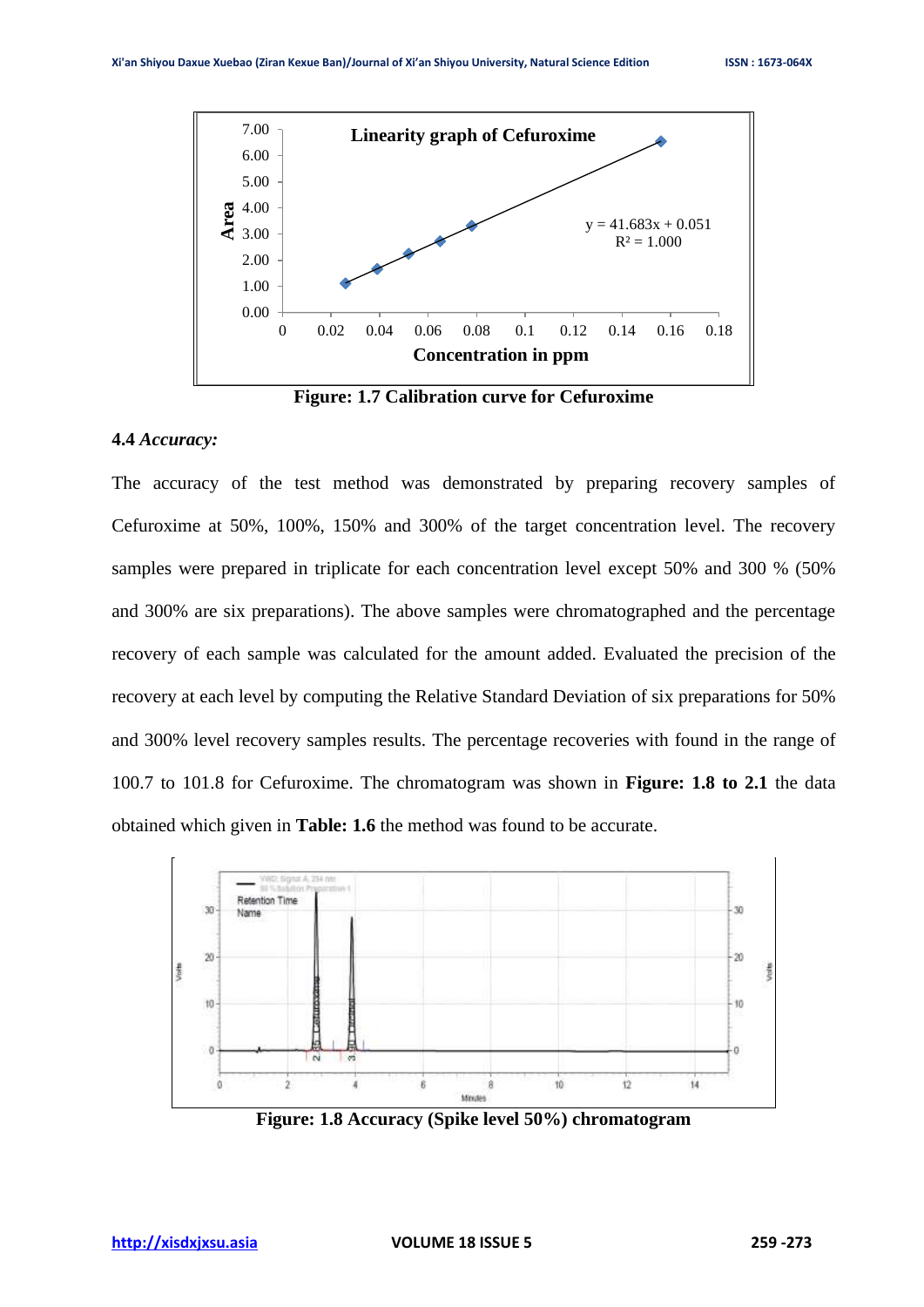





**Figure:2.0 Accuracy (Spike level 150%) chromatogram**



**Figure: 2.1 Accuracy (Spike level 300%) chromatogram**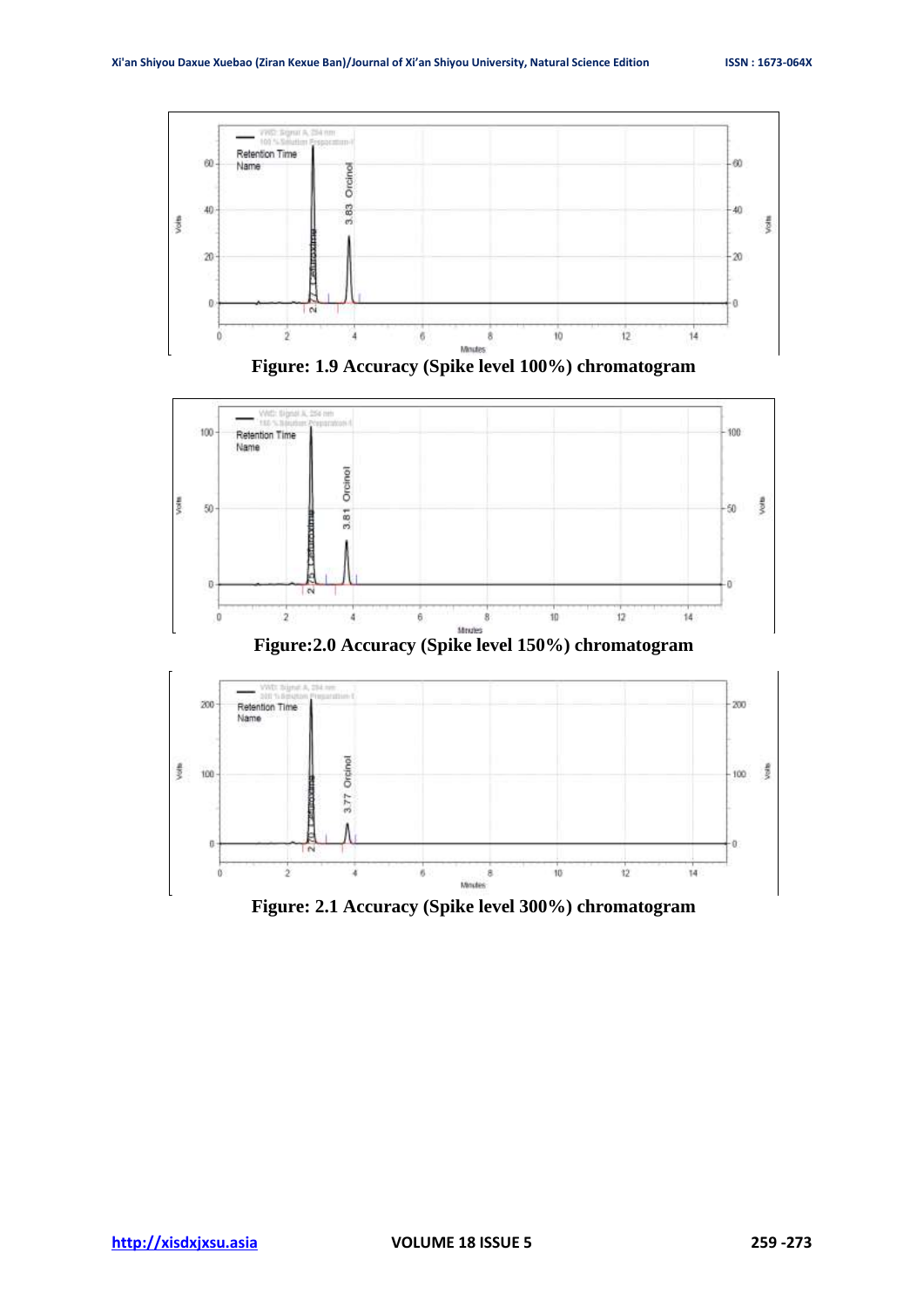| <b>Recovery of Cefuroxime</b> |            |                        |       |  |
|-------------------------------|------------|------------------------|-------|--|
| <b>Sample</b>                 | % Recovery | <b>Mean % Recovery</b> | % RSD |  |
| 50% sample-1                  | 100.9      |                        |       |  |
| 50% sample-2                  | 100.8      |                        |       |  |
| 50% sample-3                  | 101.2      | 101.0                  | 0.27  |  |
| 50% sample-4                  | 101.3      |                        |       |  |
| 50% sample-5                  | 101.2      |                        |       |  |
| 50% sample-6                  | 100.6      |                        |       |  |
| 100% sample-1                 | 101.8      |                        |       |  |
| 100% sample-2                 | 102.0      | 101.8                  | 0.25  |  |
| 100% sample-3                 | 101.5      |                        |       |  |
| 150% sample-1                 | 100.9      |                        |       |  |
| 150% sample-2                 | 100.7      | 100.7                  | 0.25  |  |
| 150% sample-3                 | 100.4      |                        |       |  |
| 300% sample-1                 | 101.5      |                        |       |  |
| 300% sample-2                 | 101.7      |                        |       |  |
| 300% sample-3                 | 101.1      | 101.4                  | 0.28  |  |
| 300% sample-4                 | 101.2      |                        |       |  |
| 300% sample-5                 | 101.7      |                        |       |  |
| 300% sample-6                 | 101.1      |                        |       |  |

**Table: 1.6 Recovery studies for Cefuroxime by proposed method**

# **4.6** *Robustness studies:*

To validate the method robustness the chromatographic performance at changed conditions was evaluated compared to nominal conditions of the method. Standard solution was injected at each of the following changed conditions:

| <b>Parameter</b>                           |                     | <b>Theoretical</b><br>plates | <b>Tailing</b><br>factor | %RSD of peak<br>area |
|--------------------------------------------|---------------------|------------------------------|--------------------------|----------------------|
| Flow variation                             | 10%                 | 3811                         | 1.1                      | 0.14                 |
| $\pm 10\%$                                 | $-10%$              | 4583                         | 1.1                      | 0.14                 |
| Temperature<br>variation $\pm 5^{\circ}$ C | $+5$ <sup>o</sup> C | 3429                         | 1.1                      | 0.12                 |
|                                            | $-5^{\circ}C$       | 3116                         | 1.1                      | 0.52                 |
| Mobile phase                               | 10                  | 3594                         | 1.1                      | 0.17                 |
| Variation ± 10%                            | $-10$               | 3947                         |                          | 0.23                 |

**Table: 1.7 Robustness studies Results**

❖ Method is robust for changes like column oven temperature, flow rate and organic phase of mobile phase.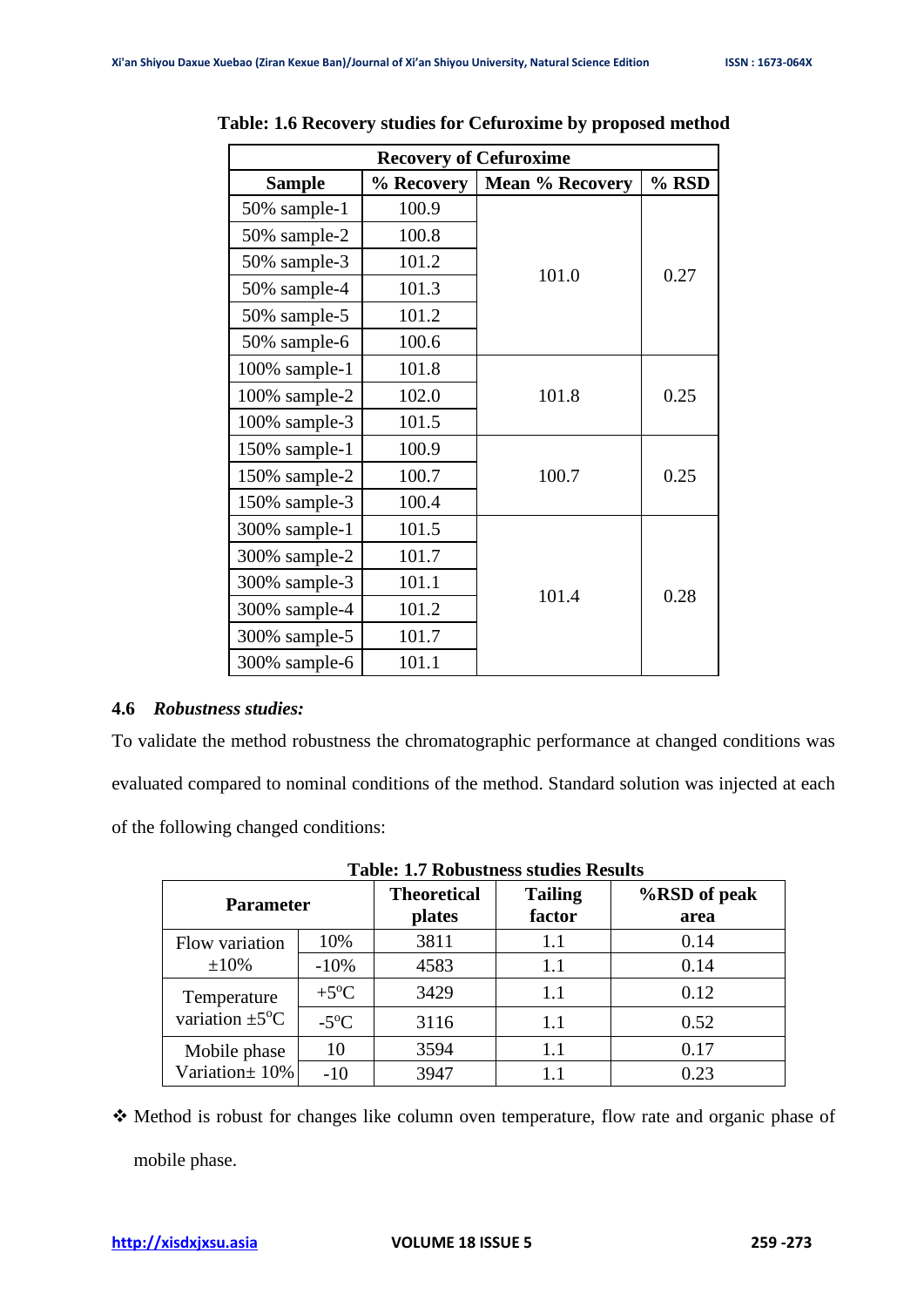## **4.7** *Solution stability of analytical solutions:*

Cefuroxime standard and sample solutions were kept for about 48 hrs at room temperature in transparent bottles in auto sampler and in refrigerator 2-8°C. The response of these was compared with respect Initial standard solution and sample solution.

| <b>Time Interval</b> | similarity factor |
|----------------------|-------------------|
| Initial              |                   |
| 24hrs                | 1.0               |
| 48hrs                | 10                |
|                      |                   |

**Table: 1.8 Results for solution stability of standard at room temperature**

**Table: 1.9 Results for solution stability of standard in Refrigerator**

| <b>Time Interval</b> | similarity factor |
|----------------------|-------------------|
| Initial              |                   |
| 24hrs                | 10                |
| 48hrs                |                   |

**Table: 2.0 Results for solution stability of sample at room temperature**

| <b>Time Interval</b> | $%$ Assay | % of Assay difference |
|----------------------|-----------|-----------------------|
| Initial              | 100.41    | ΝA                    |
| 12hrs                | 99.85     | 0.56                  |
| 24hrs                | l 65      | 8.76                  |

**Table: 2.1 Results for solution stability of sample in Refrigerator**

| <b>Time Interval</b> | $%$ Assay | % of Assay difference |
|----------------------|-----------|-----------------------|
| Initial              | 100.41    | NΑ                    |
| 12hrs                | 100.10    | 0.31                  |
| 24hrs                | 79 75     | 1.16                  |

- ❖ Standard solutions are stable for 24 hours when stored at room temperature and 2-8°C in refrigerator.
- $\div$  Sample solutions are stable for 12 hours when stored at room temperature (RT) and 24 hours 2-8°C in refrigerator.

## **5.0** *Conclusion*

An RP-HPLC method for estimation of Cefuroxime was developed and validated as per ICH guidelines. A simple, accurate and reproducible reverse phase HPLC method was developed for the estimation of Cefuroxime in bulk drugs and formulations. The optimized method consists of mobile phase pH 3.4 acetate buffer and acetonitrile in the ratio of (10:1 v/v) with Zodiac C8 (150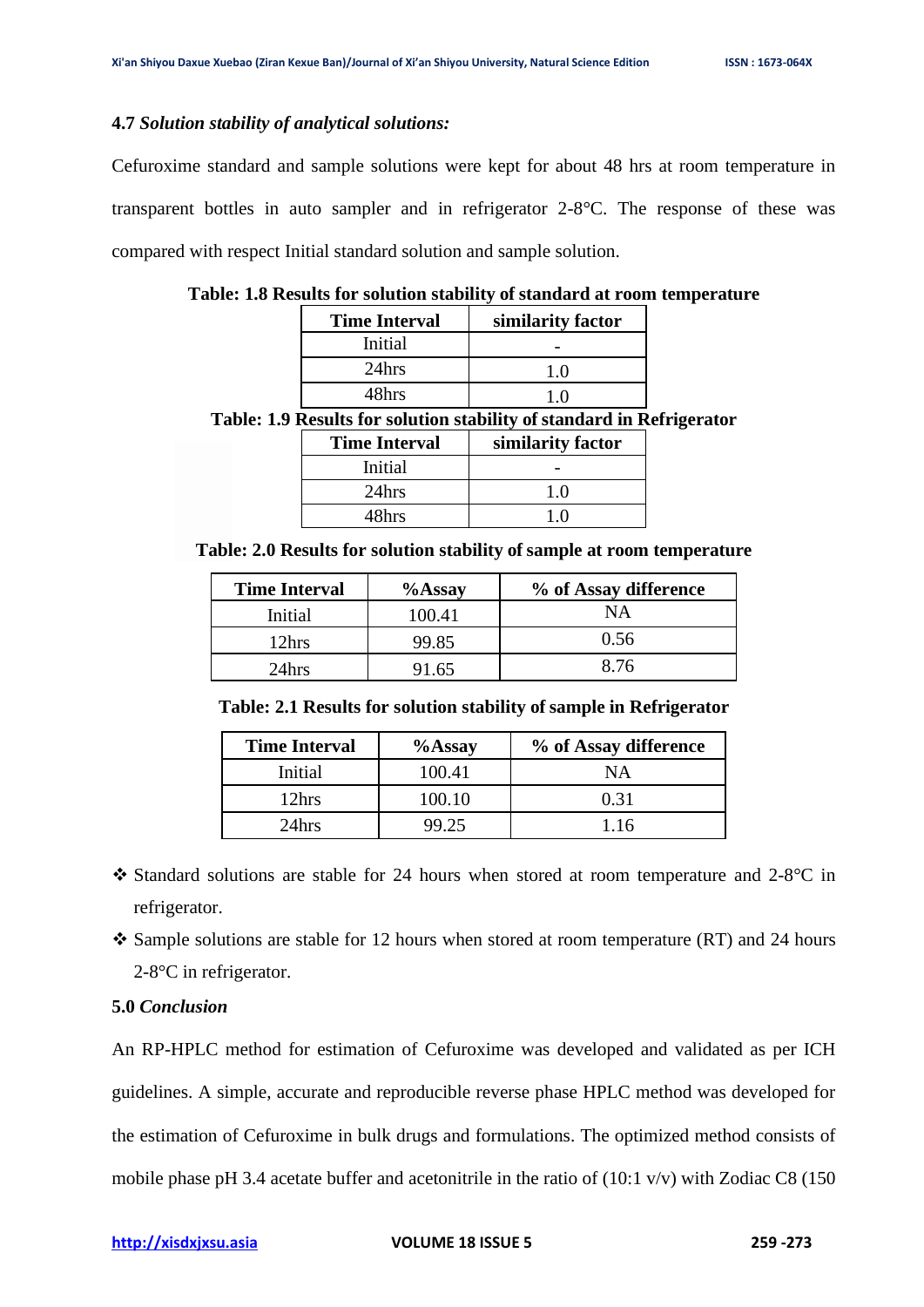x 4.6mm, 5µm)column. The retention time of Cefuroxime was found to be 3.08 minutes. The developed method was validated as per ICH Q2A (R1) guidelines. The proposed HPLC method was linear over the range of 26-156 ppm, the correlation coefficient was found to be 0.9999. The percentage recoveries (accuracy) with found in the range of 100.7 to 101.8 for Cefuroxime. Relative standard deviation (%RSD) for method precision and intermediate precision was found to be 0.30 and 0.25. Solution stability of the Standard stable for 24 hours when stored at room temperature and 2-8°C in refrigerator. Sample solutions are stable for 12 hours when stored at room temperature (RT) and 24 hours 2-8°C in refrigerator.

We have developed a fast, simple and reliable analytical method for determination of Cefuroxime in pharmaceutical preparation using RP-LC. As there is no interference of blank and placebo at the retention time of Cefuroxime. It is very fast, with good reproducibility and good response. Validation of this method was accomplished, getting results meeting all requirements. The method is simple, reproducible, with a good accuracy and Linearity. It allows reliably the analysis of Cefuroxime in its different pharmaceutical dosage forms.

#### *Acknowledgment*

The authors are grateful to Department of Chemistry, Vignan Degree College, Guntur, Andhra Pradesh, India, for providing facilities to carry this research work.

# *Conflict of interests*

The authors claim that there is no conflict of interest.

## **6.0** *References:*

- 1. B.P. British Pharmacopoeia. Published on the Recommendation of the Commission. 2010;3:2476,3026.
- 2. Powell DA, James NC, Ossi MJ, et al. Pharmacokinetics of Cefuroxime Axetil Suuspension in Infants and Children. Antimicrob Agents Chemother. 1991;35(10):2042–2045.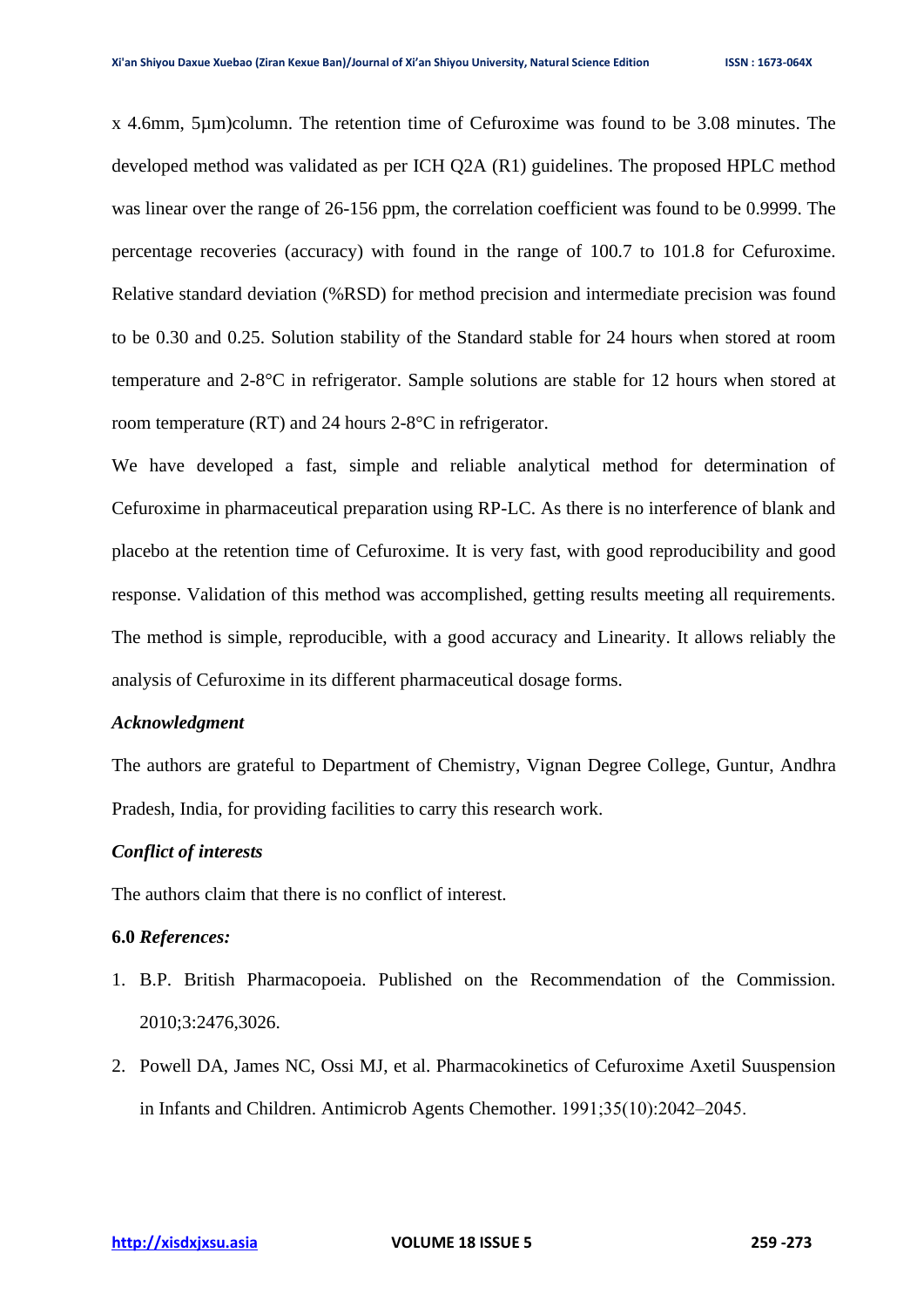- 3. Game, MD, Sakarkar DM, Gabhane KB, et al. International Journal of Chem Tech Research. 2010;2(2):1259‒1262.
- 4. Amir SB, Hossain MA, Mazid MA. Journal of Scientific Research. 2014;6(1):133–141.
- 5. Chaudhari SV, Ashwini K, Anuradha A, et al. Indian J Pharm Sci. 2006;68(1):59–63.
- 6. Ranjane PN, Gandhi SV, Kadukar SS, et al. J Chromatogr Sci. 2010;48(1):26‒28.
- 7. Shah NJ, SK Shah, VF Patel, et al. Indian Journal of Pharmaceutical sciences. 2007;69(1):140‒142.
- 8. Sireesha KR, Deepali VM, Kadam SS, et al. Indian J Pharm. 2004;66:278–282.
- 9. Bulitta JB, Landersdorfer CB, Kinzig M, et al. Antimicrob Agents Chemother. 2009;53(8):3462‒3471.
- 10. Ingule P, Dalvi SD, Deepali D, et al. IJPPS. 2013;5(4):179‒181.
- 11. Sengar Mahima R, Santosh V Gandhi, Upasana P Patil, et al. International Journal of Chem Tech Research. 2009;1(4):1105-1108.
- 12. Ivana I, Lijljana Z, Mira Z. J Chromatogr A. 2006;1119(1‒2):209‒215.
- 13. Santosh Kumar P. Research Journal of pharmaceutical biological and chemical sciences. 2012;3(3):223‒228.
- 14. Garbacki P, Teżyk A, Zalewski P, et al. Chromatographia. 2014;77(21‒22):1489‒1495.
- 15. Raj KA, Divya Y, Deepthi Y, et al. International Journal of chemTech Research. 2010;2(1):334‒336.
- 16. Pavankumar K, Jagadeeswaran M, Caroline G, et al. IAJPR. 2013;3(7):5062‒5070.
- 17. Yuqian Du, Yinglei Z, Zhonggui He, et al. Asian J Pharma Sci. 2013;8(5):287‒294.
- 18. Sonia K. International journal of medicinal chemistry & analysis. 2013;3(2):70–74.
- 19. FDA, ICH-Q1A (R2): Stability Testing of New Drug Substances and Products, vol. 68, US Food and Drug Administration, Washington, DC, USA, 2nd edition, 2003.